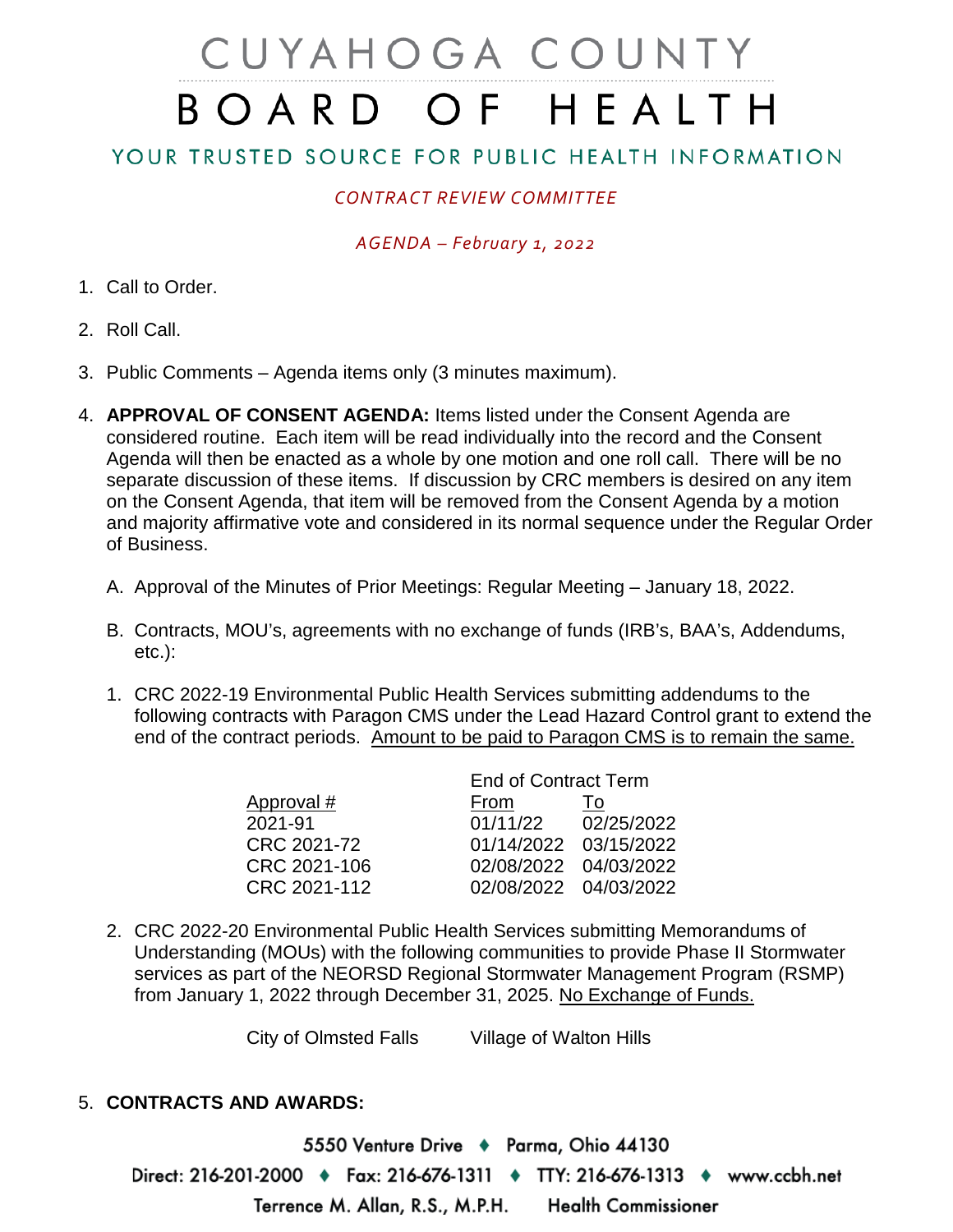- A. Tabled Items
	- 1. CRC 2021-64 Administrative Services submitting a contract and contract addendums with Paramount Insurance Company to accept CCBH as a network/participating provider to deliver all covered services under their commercial, Medicare and Medicaid plans beginning on or about July 6, 2021.

Amount to be received shall be consistent with approved Paramount Insurance Company reimbursement rates.

Purpose: To establish CCBH as an in-network provider with Paramount Insurance Company.

- B. New Items For Review
	- 1. Bid/Quote Openings ≥ \$25,000.00

None

2. Bid/Quote Openings < \$25,000.00

None

- 3. Expenditures: Contracts < \$25,000.00
	- a. CRC 2022-21 Prevention and Wellness Services submitting a contract with David W. Knight, D.D.S. under the Dental Sealant grant from January 1, 2022 through December 31, 2022. Amount to be paid to David W. Knight, D.D.S. is not to exceed \$1,000.00.

Purpose: To serve as the supervising dentist and advise the Dental Sealant team.

Funding Source: 100% reimbursable through FY2022 Dental Sealant grant.

- 4. Revenue Generating Agreements < \$25,000.00
	- a. CRC 2022-22 Administrative Services submitting a contract with DentaQuest, LLC to accept CCBH as a network/participating provider to deliver all covered services under beginning on or about June 1, 2021. Amount to be received shall be consistent with approved DentaQuest, LLC reimbursement rates.

Purpose: To establish CCBH as an in-network provider with DentaQuest, LLC.

- 5. Contract Rescissions
- 6. Other Business.
- 7. Public Comment (3-minute maximum).<br>5550 Venture Drive + Parma, Ohio 44130

Direct: 216-201-2000 ♦ Fax: 216-676-1311 ♦ TTY: 216-676-1313 ♦ www.ccbh.net

Terrence M. Allan, R.S., M.P.H. **Health Commissioner**